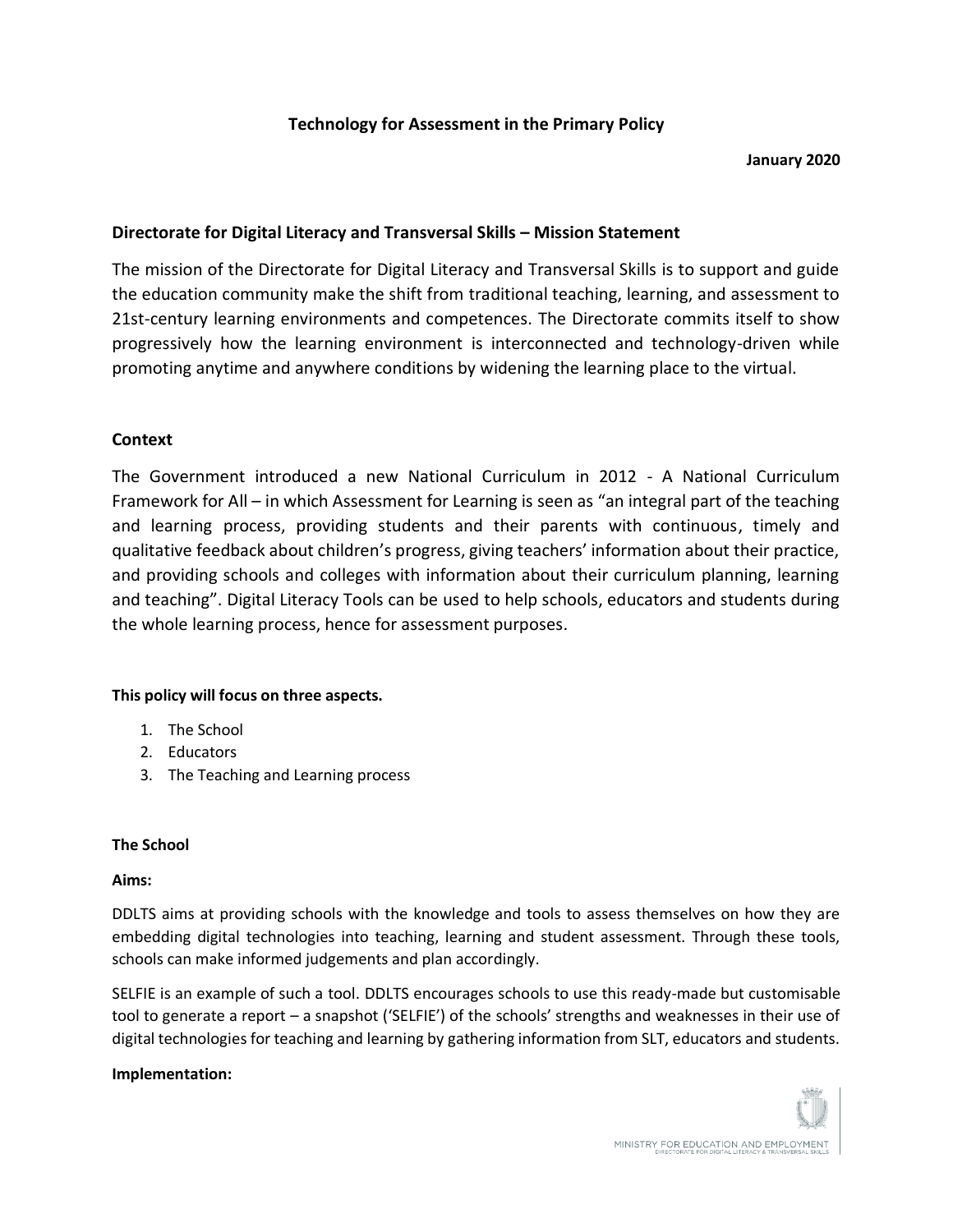- Organise meetings for schools' SLT to make them aware of the tool;
- Provide support to schools' SLT to customise the tool according to their individual and specific needs;
- Support schools' SLT in administering the survey;
- Support schools' SLT in analysing the report's results;
- Support schools' SLT in addressing the weaknesses highlighted in the survey's report.

### **Educators**

Educators require an increasingly broad set of competences. In particular, the ubiquity of digital devices and the duty to help students become digitally competent requires educators to develop their own digital competence. A number of frameworks, self-assessment tools and training programmes are available to describe the facets of digital competence for educators and to help them assess their own competence and identify their own training needs. The European Framework for the Digital Competence for Educators (DigCompEdu) proposes a progression model to help educators assess and develop their digital competence. It outlines six different stages through which an educator's digital competence typically develops, so as to help educators identify, asses and decide on the specific steps to take to boost their competence at the stage they are currently at. The MENTEP TET-SAT is another self-reflection tool for educators. It helps educators reflect on four aspects of digital pedagogical competence i.e. digital pedagogy, digital content use and production, digital communication and collaboration and digital citizenship.

### **Aims:**

DDLTS aims to help educators:

- identify their level of digital competences;
- develop their digital competences.

## **Implementation:**

- Disseminate programmes created by DDLTS which will help teachers assess and analyse their needs and boost their digital competences;
- Support schools and educators in analysing the educator's needs when taking part in selfassessment surveys;
- Support schools to design and implement an action plan to cater for their educator's needs.

## **Teaching and Learning process**

Assessment is an essential element of the teaching and learning process since it enables the educator to monitor the students' learning and progress at all levels. It provides students with feedback making them aware of their achievements as well as indicating areas for improvement. It enables educators to reflect

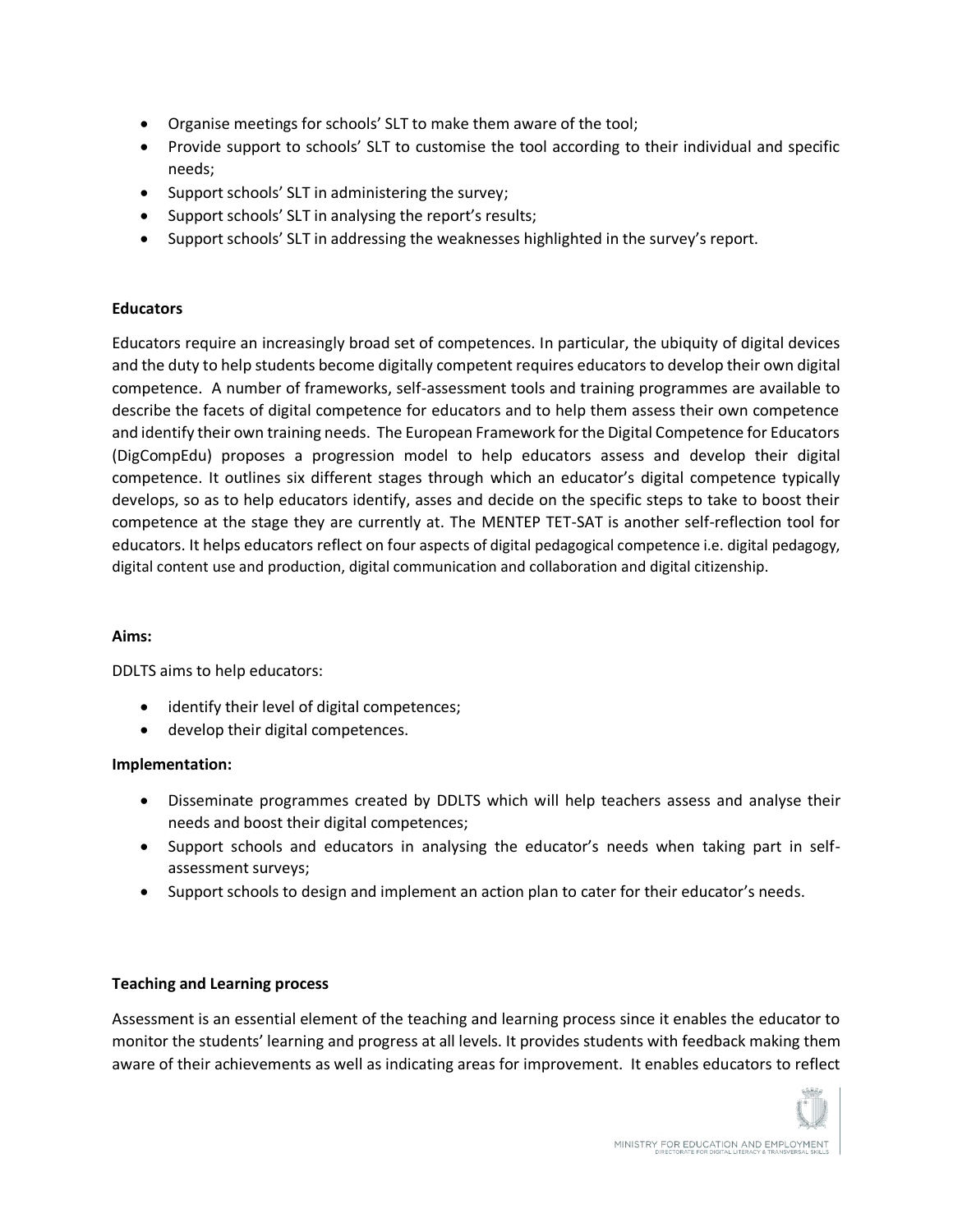upon their practice and serves as a guideline for schools in their curriculum planning based on the information gathered.

Through Formative Assessment, educators get to know what students know, don't know, and want to learn. It will help teachers tailor learning experiences according to the students' strengths, weaknesses and interests. Given the importance of assessment for student learning, it is important to consider how to best measure the learning that educators want their students to achieve. Digital Assessment tools provide the right tools to gather this information. Though all digital tools can be used for assessment purposes, there are tools that are specifically designed for Assessment, both for summative as well as formative assessment.

### **Aims:**

DDLTS aims to help educators:

- Use digital technologies for assessment of for and as learning;
- Generate, select, critically analyse and interpret digital evidence on learner's activity, performance and progress, in order to inform teaching and learning;
- Use digital technologies to provide targeted and timely feedback to learners;
- Adapt teaching strategies in order to provide targeted support, based on the evidence generated by the digital technologies used.

### **Implementation:**

- Work together with other entities, such as Assessment for Learning HODs to empower educators to use digital tools for assessment purposes;
- Organise COPE sessions in schools about the use of digital tools for assessment purposes;
- Provide educators with a list of digital assessment tools;
- Provide educators tutorials/notes on how to use digital assessment tools.

### **References**

Digital Literacy Malta. 2019. Home. [ONLINE] Available at: [https://digitalliteracy.skola.edu.mt/.](https://digitalliteracy.skola.edu.mt/) [Accessed 10 January 2020].

Ministry for Education and Employment (2012) A National Curriculum Framework For All, Malta: Ministry for Education and Employment.